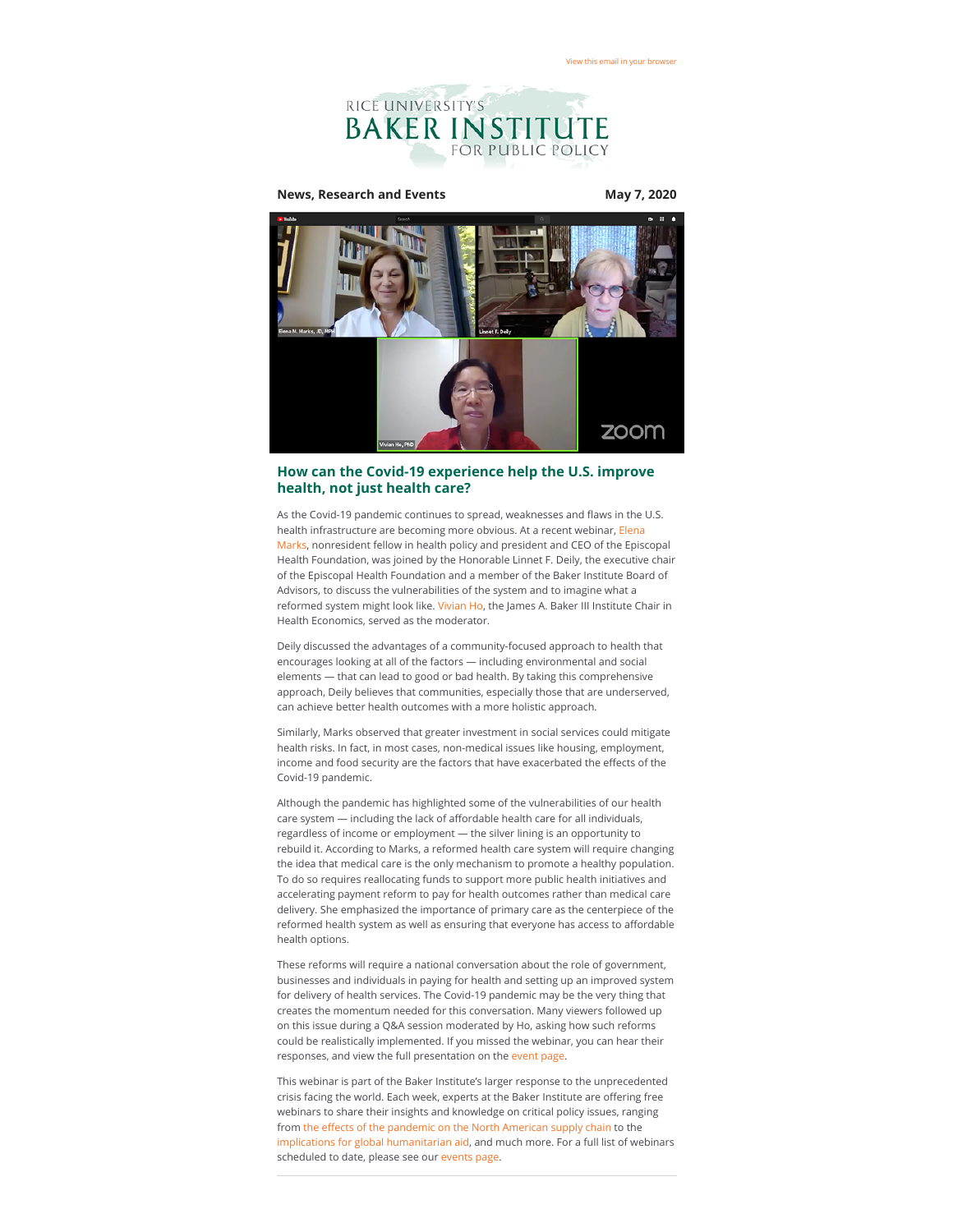**"It is our collective responsibility as Americans to take on the momentous challenge of Covid-19** by actively guiding and influencing our leaders **toward wisdom and resilience."**

> [Edward P. Djerejian](https://riceconnect.rice.edu/page.redir?target=https%3a%2f%2fwww.bakerinstitute.org%2fexperts%2fedward-p-djerejian%2f&srcid=133221&srctid=1&erid=b2f5f9ce-caee-488b-ab20-92885f16d0a0&trid=b2f5f9ce-caee-488b-ab20-92885f16d0a0), Director, Baker Institute for Public Policy, in a [Houston Chronicle op-ed](https://riceconnect.rice.edu/page.redir?target=https%3a%2f%2fwww.bakerinstitute.org%2fmedia%2ffiles%2ffiles%2f4fd56575%2fdjerejian-op-ed-pdf-05-03-2020.pdf&srcid=133221&srctid=1&erid=b2f5f9ce-caee-488b-ab20-92885f16d0a0&trid=b2f5f9ce-caee-488b-ab20-92885f16d0a0)



## **Reducing U.S. dependence on China-dominated supply chains**

The United States must reduce its dependence on China-dominated supply chains for critical goods, according to a new report by experts in the Center for Energy Studies at the Baker Institute for Public Policy and at the U.S. Naval War College's China Maritime Studies Institute.

"Economic Statecraft: Options for Reducing U.S. Overdependence on Chinesesupplied Materials and Medications" offers foundational building blocks for the formulation and implementation of a larger strategy to reduce American vulnerabilities to China. It was co-authored by [Gabriel Collins](https://riceconnect.rice.edu/page.redir?target=https%3a%2f%2fwww.bakerinstitute.org%2fexperts%2fgabe-collins%2f&srcid=133221&srctid=1&erid=b2f5f9ce-caee-488b-ab20-92885f16d0a0&trid=b2f5f9ce-caee-488b-ab20-92885f16d0a0), the Baker Botts Fellow in Energy and Environmental Regulatory Affairs at the Baker Institute, and [Andrew Erickson,](https://riceconnect.rice.edu/page.redir?target=https%3a%2f%2fusnwc.edu%2fFaculty-and-Departments%2fDirectory%2fAndrew-Erickson&srcid=133221&srctid=1&erid=b2f5f9ce-caee-488b-ab20-92885f16d0a0&trid=b2f5f9ce-caee-488b-ab20-92885f16d0a0) professor of strategy at the Naval War College.

"From the outset, we want to be crystal clear about a core premise of our thinking: the United States will — and decidedly should — remain closely connected to the global economy," the researchers wrote. "But the corporate quest over the past 25 years to cut supplier costs, with insufficient concern for resilience, has saddled the nation with gaping strategic vulnerabilities in the supply chains for certain critical materials, medications and technology inputs. Our analysis describes what it will take to begin reclaiming U.S. security and strategic autonomy in those areas."

Read the [full report here.](https://riceconnect.rice.edu/page.redir?target=https%3a%2f%2fwww.bakerinstitute.org%2fresearch%2feconomic-statecraft-options-reducing-us-overdependence-chinese-supplied-materials-and-medications%2f&srcid=133221&srctid=1&erid=b2f5f9ce-caee-488b-ab20-92885f16d0a0&trid=b2f5f9ce-caee-488b-ab20-92885f16d0a0)

Tune in on [Friday, May 8, at 3 pm CT for a webinar](https://riceconnect.rice.edu/page.redir?target=https%3a%2f%2fwww.bakerinstitute.org%2fevents%2f2084%2f&srcid=133221&srctid=1&erid=b2f5f9ce-caee-488b-ab20-92885f16d0a0&trid=b2f5f9ce-caee-488b-ab20-92885f16d0a0) on the energy dimensions of the U.S.-China relationship featuring Collins, Erickson and [Steven W. Lewis,](https://riceconnect.rice.edu/page.redir?target=https%3a%2f%2fwww.bakerinstitute.org%2fexperts%2fsteven-w-lewis%2f&srcid=133221&srctid=1&erid=b2f5f9ce-caee-488b-ab20-92885f16d0a0&trid=b2f5f9ce-caee-488b-ab20-92885f16d0a0) the C.V. Starr Transnational China Fellow. The webinar is free, but [registration](https://riceconnect.rice.edu/page.redir?target=%2520his+webinar+is+free%2c+but+registration+is+required+through+Zoom.+Please+click+here+to+register.&srcid=133221&srctid=1&erid=b2f5f9ce-caee-488b-ab20-92885f16d0a0&trid=b2f5f9ce-caee-488b-ab20-92885f16d0a0) is required through Zoom.

### **Covid-19 updates from the Baker Institute Blog**

**[The value of a life in a time of Covid-19 — a moral and economic](https://riceconnect.rice.edu/page.redir?target=http%3a%2f%2fbakerinstituteblog.blogs.rice.edu%2f2020%2f05%2f06%2fthe-value-of-a-life-in-the-time-of-covid-19-a-moral-and-economic-dilemma%2f&srcid=133221&srctid=1&erid=b2f5f9ce-caee-488b-ab20-92885f16d0a0&trid=b2f5f9ce-caee-488b-ab20-92885f16d0a0) dilemma.** How does a society balance the need for social restrictions and precautions, in order to save as many lives as possible, against the risk of long-term or permanent damage to the economy? [Hagop Kantarjian](https://riceconnect.rice.edu/page.redir?target=https%3a%2f%2fwww.bakerinstitute.org%2fexperts%2fhagop-m-kantarjian%2f&srcid=133221&srctid=1&erid=b2f5f9ce-caee-488b-ab20-92885f16d0a0&trid=b2f5f9ce-caee-488b-ab20-92885f16d0a0), M.D., nonresident fellow in health policy, analyzes the dilemma.

**[As states reopen, experts study promising vaccines, how the virus spreads.](https://riceconnect.rice.edu/page.redir?target=http%3a%2f%2fbakerinstituteblog.blogs.rice.edu%2f2020%2f05%2f04%2fas-states-reopen-experts-seek-to-understand-how-the-virus-spreads%2f&srcid=133221&srctid=1&erid=b2f5f9ce-caee-488b-ab20-92885f16d0a0&trid=b2f5f9ce-caee-488b-ab20-92885f16d0a0)** In this blog series, [Vivian Ho,](https://riceconnect.rice.edu/page.redir?target=https%3a%2f%2fwww.bakerinstitute.org%2fexperts%2fvivian-ho%2f&srcid=133221&srctid=1&erid=b2f5f9ce-caee-488b-ab20-92885f16d0a0&trid=b2f5f9ce-caee-488b-ab20-92885f16d0a0) Ph.D., the James A. Baker III Institute Chair in Health Economics; [Kirstin R.W. Matthews](https://riceconnect.rice.edu/page.redir?target=https%3a%2f%2fwww.bakerinstitute.org%2fexperts%2fkirstin-rw-matthews%2f&srcid=133221&srctid=1&erid=b2f5f9ce-caee-488b-ab20-92885f16d0a0&trid=b2f5f9ce-caee-488b-ab20-92885f16d0a0), Ph.D., fellow in science and technology policy; and [Heidi Russell](https://riceconnect.rice.edu/page.redir?target=https%3a%2f%2fwww.bcm.edu%2fpeople%2fview%2fheidi-russell-m-d%2fb1851b5b-ffed-11e2-be68-080027880ca6&srcid=133221&srctid=1&erid=b2f5f9ce-caee-488b-ab20-92885f16d0a0&trid=b2f5f9ce-caee-488b-ab20-92885f16d0a0), M.D., Ph.D., associate professor at the Baylor College of Medicine, look at the factors associated with the spread of the coronavirus, which will play a role in how states fare in the coming months. They also offer updates on rapidly evolving developments in drug and vaccine discovery.

Browse the Baker Institute [research library](https://riceconnect.rice.edu/page.redir?target=https%3a%2f%2fwww.bakerinstitute.org%2fresearch%2f&srcid=133221&srctid=1&erid=b2f5f9ce-caee-488b-ab20-92885f16d0a0&trid=b2f5f9ce-caee-488b-ab20-92885f16d0a0) and the [Baker Insitute Blog](https://riceconnect.rice.edu/page.redir?target=http%3a%2f%2fblog.bakerinstitute.org%2f&srcid=133221&srctid=1&erid=b2f5f9ce-caee-488b-ab20-92885f16d0a0&trid=b2f5f9ce-caee-488b-ab20-92885f16d0a0) to keep up with the latest research and news on the coronavirus pandemic.